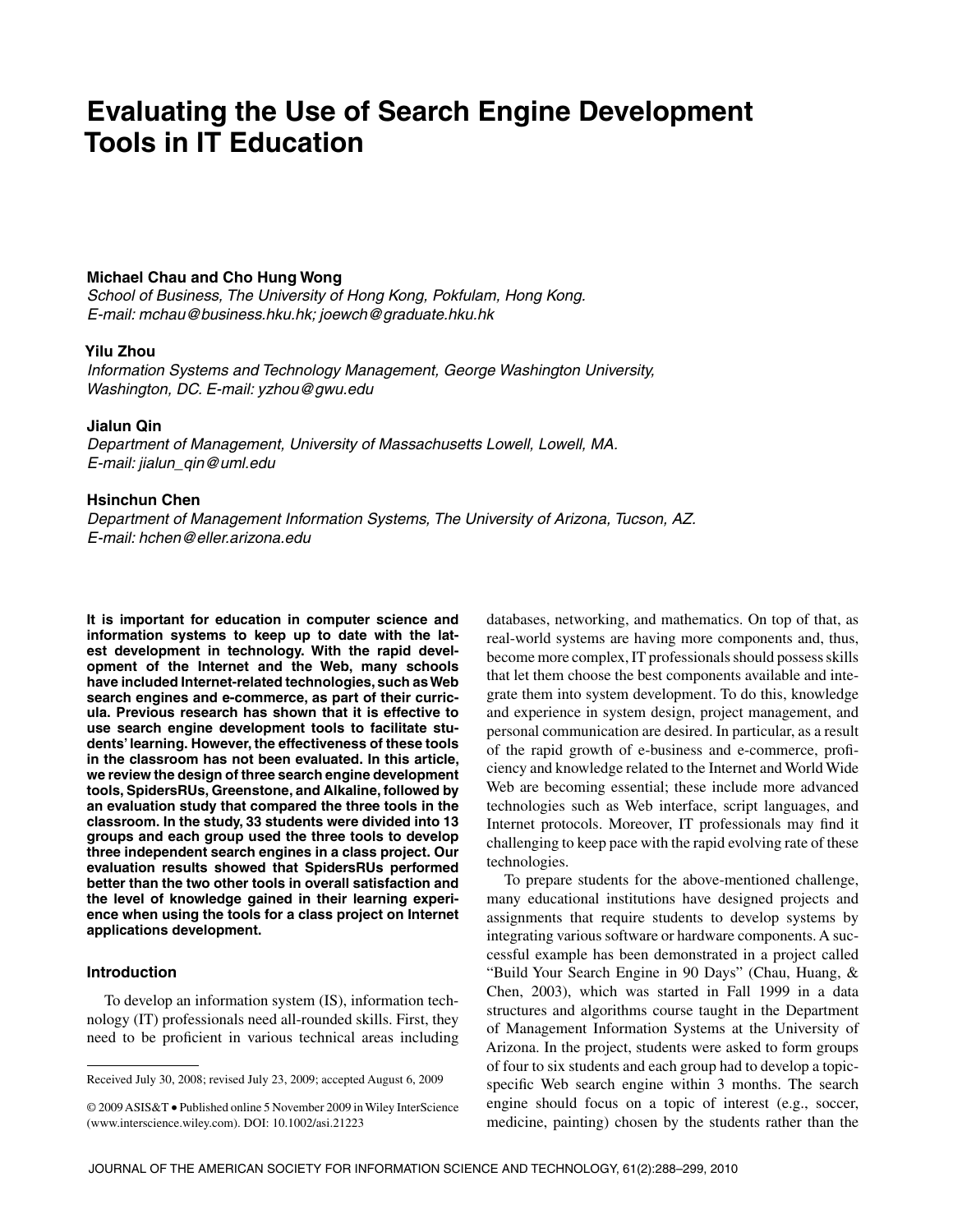entire Web like what Google does. Students were offered hands-on experience and developed better project management and teamwork skills by working on the "small-scale but complete version of real-life projects."

Based on the success of the above-mentioned project, we have designed a similar project for a course called Internet Applications Development at the University of Hong Kong (HKU). Students in the course were asked to form groups of at most three students. Each group was responsible for the design, development, and maintenance of a search engine in a specific topic at students' own choice.

Although the above-mentioned two projects share a number of similarities, they have different focuses. The previous project at the University of Arizona was offered as a graduate level class with prerequisites of Java programming. To build a search engine, students were offered two basic components of a Web search engine: a Web spider and an indexer, both of which can be used directly to collect and process Web pages or can be modified according to project needs. They put major efforts in creating a database, developing search algorithm, and integrating Web applications. Emphasizing heavily on system development, database management, user interface design, and system integration, the Arizona project was a great experience for students with some programming experience.

At HKU, students attending this class were undergraduate students with IS majors. Besides the technical development side of Web search engines, we decided to also focus on the ability to analyze user requirements, develop evaluation criteria, and conduct experiments to choose the best tool. There were a number of additional requirements that made this project more challenging. First, in the HKU project, the students were offered three packaged versions of their topic-specific search engine tools (Alkaline, Greenstone, and SpidersRUs) that were freely available for creating search engines. These tools provide integrated functions including spider, index, search, and a basic interface. Each group of students had to build three versions of their search engine in the same topic by using these three tools. In addition, students in the HKU project were encouraged to develop a search engine that supports multiple languages.

After the search engines have been completed, each group had to submit a written report, which was a part of the assessment in the project. In the report, students were asked to describe their search engines, including information such as reasons for choosing the specific topic and a detailed comparison between the three versions of search engines. However, it should be noted that technical details were not the major consideration in the HKU project. Students were instead assessed on correctness and quality (e.g., search results, interface) of their work.

The objective of this study is to evaluate the value of the three search engine building tools chosen, i.e., SpidersRUs, Alkaline, and Greenstone, in the classroom. The rest of the article is structured as follows. The Background section reviews the components of a Web search engine and the corresponding resources for each component. The section that follows introduces three search engine development tools for the project and explains how they can be used to develop Web search engines. The Evaluation section gives some examples of Web search engines developed by our students. The Evaluations section discusses an evaluation study on the effectiveness of the tool in the classroom, while the last section suggests some potential adaptation of the project for future use.

# **Background**

#### *Teaching Software Development and Programming*

In the past, courses in most computer science and information systems curricula, such as software development and programming, were assessed using individual programming and written assignments. Recently, educational institutions have stressed the importance of teamwork, as we see that group projects or group programming exercises are becoming more and more popular.

There are several reasons for such a shift. First, when students work in a group, they can learn how to cooperate with their team members, thus forming a positive learning environment among them (Dutt, 1994; McConnell, 1996). Another reason is that group projects let students improve their written and oral skills (Harris, 1995). Moreover, group exercises help students develop soft skills. In particular, it has been shown that group programming exercise improved students' problem solving abilities, knowledge gain, and interpersonal skills (Granger & Lippert, 1999; Poindexter, 2003).

Covering a broad range of technical topics, fromWeb page design to spidering and indexing algorithms, search engine development not only provides students with the opportunity to work in a group but also allows them to apply their knowledge gained from fundamental disciplines such as data structures and algorithms. On top of that, working on a search engine exposes students to a number of Web technologies, which is often stressed in computer science and information systems education (Hickey et al., 2002), and the exposure further motivates students to go on to take more advanced courses such as algorithmic complexity and pattern matching (Bird & Curran, 2006).

In our study, students were asked to work in groups to develop their own Web search engines. However, unlike courses taught at other universities that focused more on programming and implementation, our course focused on system integration, enhancing students' creativity and arousing their interest in later courses. As a result, students were not asked to implement the core engine of the system, which would be demanding. Instead, we encouraged them to integrate existing tools to build their systems.

#### *Components of a Web Search Engine*

A typical search engine is made up of a set of spiders, a repository of Web page, an indexer, search indexes, a query engine, and a user interface. Each of these components is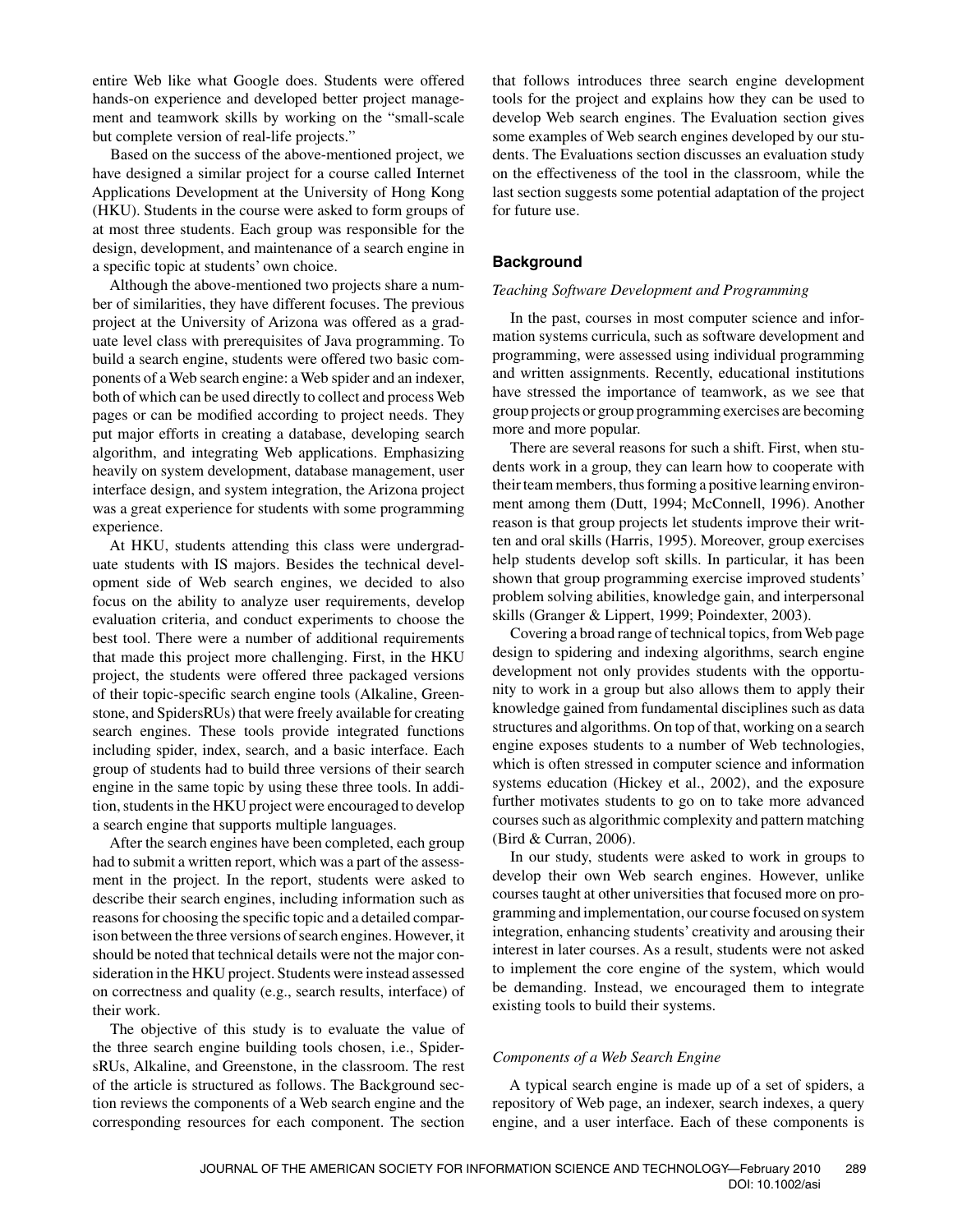described in the following. For details, please refer to the work of Brin and Page (1998) and Arasu, Cho, Garcia-Molina, Paepcke, and Raghavan (2001).

- *Spiders* (also known as Web crawlers or Web bots) are programs that retrieve Web pages for search engines using HyperText Transfer Protocols (HTTP) by recursively following URL (Uniform Resource Locator) links in pages (Cheong, 1996; Chau & Chen, 2003). First, the spiders download some Web documents from a list of starting seed URLs. The URLs contained within these downloaded documents are extracted and added to the queue. The spiders then select the next URL from the queue and retrieve the corresponding documents.
- The downloaded documents are stored in a repository of *Web pages, which may be* compressed in advance to save storage space. The repository can be in the form of a database (which is common used in large-scale search engines) or file system.
- An *indexer* builds a search index for the repository of Web pages. The occurrence of each word in the pages is recorded. The data can then be used to calculate scores, such as the term frequency and document frequency of each word. A list of indexing results is then generated.
- *Search indexes* (which are stored in databases) are actually an "inverted version" of the indexing results generated by the indexer mentioned above. Although the original indexing results map a document to a list of words in the document, search indexes map a word to a list of documents containing the word.
- A *query engine* is an intermediary between the search indexes and the user interface. It performs several important tasks: accepting search queries from users, performing searches on the search indexes, ranking the search results, generating search summaries, and storing search logs (Chau, Fang, & Yang, 2007). In some search engines, the query engine is also responsible for caching the results of popular search queries.
- A Web *user interface* is a front-end component that allows users to submit their search queries and view the search results.

Depending on the scope of search results, there are two types of search engines: general-purpose and topic-specific ones. General-purpose search engines such as Google (www.google.com) allow users to search for any pages on the Web. However, these search engines may not be able to satisfy the needs of users looking for specific information. As a result, many topic-specific search engines were developed and made available online. For example, *LawCrawler* (www.lawcrawler.com) allows users to search for legal information. *BuildingOnline* (www.buildingonline.com), *SciSeek* (www.sciseek.com), and *BioView* (www.bioview.com) are a few other examples.

# **Review of Three Tools for Creating Topic-Specific Search Engines**

There are several existing digital library tools that provide all the necessary components (i.e., spider, indexer, query engine, Web user interface) for creating small to mediumscale search engines. Most of them provide a simple way for creating topic-specific search engines. For example, theAlkaline Search Engine is a commercial tool specially designed for businesses to build their search engines. The Greenstone Digital Library Software is an open-source software package developed by the New Zealand Digital Library Project at the University of Waikato (Witten, Bainbridge, & Boddie, 2000; Witten, McNab, Boddie, & Bainbridge, 2001). In addition, we have also developed a tool called the SpidersRUs Digital Library Toolkit with an aim to address the problems in existing tools (Chau, Qin, Zhou, Tseng, & Chen, 2008).

In our class project, we asked students to create a search engine using the three tools mentioned, namely, Alkaline, Greenstone, and SpidersRUs. Our intention here was to let students try different types of tools to understand the pros and cons of each tool. It also made it possible for us to study and compare the educational value of the three tools. In the following, we will give an overview of the three tools with sample user sessions.

## *Alkaline*

*Overview of Alkaline.* Alkaline is a commercial search engine building toolkit and was developed using the  $C++$ language by the Vestris Inc. (http://alkaline.vestris.com/docs/ pdf/alkaline.pdf) based in Switzerland. It was designed to build a middle-scale search engine that covers 50,000 to 500,000 documents and is compatible to the Windows 98/NT/2000, Unix, MacOS, and all variations of Linux operating systems. Alkaline comprises two major components: a spidering/indexing component and a searching component (Vestris, 2004). The spidering/indexing component comprises a stand-alone Web spider that collects data from local or remote Web sites based on a given set of starting URLs. It allows the users to set up a series of constrains on the spidering process, such as the maximum downloading levels or specific URLs to exclude, etc. It also has limited ability to download and index CGI-powered dynamic Web pages and password-protected documents. Downloaded documents are automatically parsed and a word index is built for search purposes. Alkaline can index multiple types of documents such as PDF, MS Word, and LaTex files. It can also index multimedia files, such as Flash and MP3 files, if proper metadata is available. The searching component incorporates several searching and ranking algorithms. It generates a script-based search interface that can be inserted into existing Web pages. The user can also customize the format to present search results. These features were designed to meet the needs of those users who want to incorporate search engine functionalities into their own Web sites.

*Sample user session of Alkaline.* Alkaline does not provide a graphics user interface (GUI) for the development process. The collection building operations must be performed by entering DOS commands into a command console. This makes it much harder for users without strong technical backgrounds to use Alkaline.

To create a new collection, the user must first create a folder in his or her file system to store the data that are going to be collected. In this folder, the user first creates a file called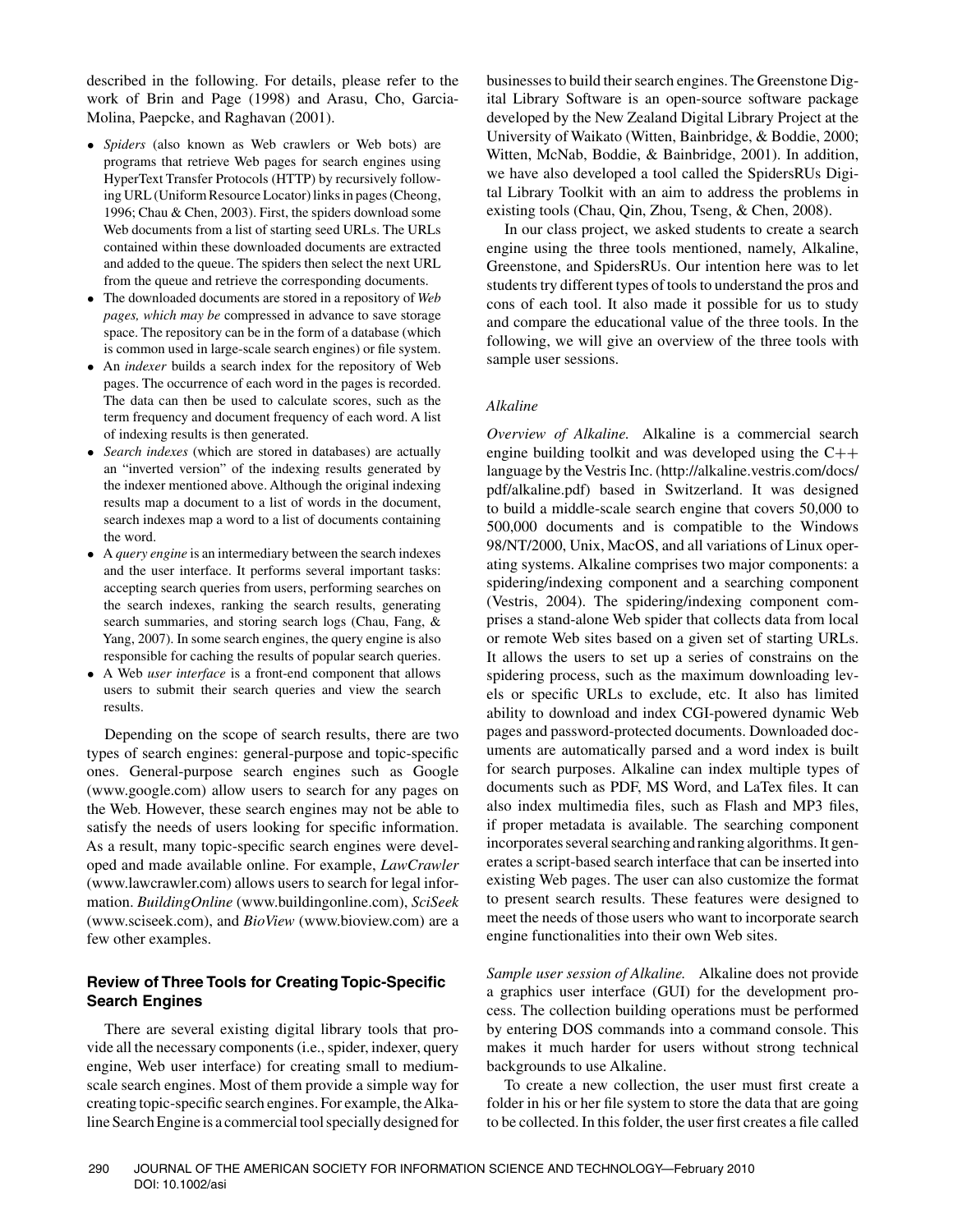

FIG. 1. Result of issuing the "asearch" command in Alkaline.

"*asearch.cnf*" in which the user specifies the configurations of the collection, such as the starting URL list. Then the user must issue the command "*asearch*" with the path of the aforementioned folder and keyword "reindex" as parameters to start the spidering and indexing process. For example, the user wants to create a demo collection called "*Test*" that includes Web pages from the following three Web sites: *www.hku.hk*, *www.gwu.edu*, and *www.uml.edu*. The user should first create a folder called "*Test*" and create a file named "*asearch.cnf* " containing the three starting URLs.

After the asearch.cnf file is created, the user should issue the following command in the command console to initiate the spidering and indexing process: "*asearch.exe Test reindex"*. Figure 1 shows the results of successfully issuing the "asearch" command.

Alkaline automatically downloads the documents in the starting URLs and creates the word index. The index data will be stored in the same collection folder.After the spidering and indexing process has finished, the user can issue the "asearch" command again to enable the search service on the collection. Two parameters need to be provided: the port number on which the search service will be running on and the path of the folder where the index data are stored.

Once the search service is enabled, the user can navigate to the default search page in a regular Web browser such as the Microsoft Internet Explorer and start searching in the collection. In our example, the URL to the default search page is "*http://localhost:9999*." Figure 2 shows a screenshot of a search in the Test collection.

## *Greenstone*

*Overview of Greenstone.* The main purpose of Greenstone is to organize existing information and make it maintainable, searchable, and browsable (Witten et al., 2000). Greenstone provides interfaces in multiple languages such as English, French, Spanish, Russian, and Kazakh. It also supports multiple platforms including Windows, Linux, and Mac OS. Figure 3, extracted from Greenstone's developer's guide, illustrates the implementation architecture (Bainbridge, McKay, & Witten, 2004). To use Greenstone to build a search engine, one can either use a preestablished collection or download a collection from the Web or from a digital library database. Because Web spidering is not the focus of this toolkit, implementation of downloading function is quite simple. Once the collections are imported into Greenstone, word index can be built to facilitate search function. Greenstone supports multiple types of documents including plain text, word, and PDF files. Additional document types can be added with implementation of additional plugins. It indexes multimedia files if appropriate metadata are available. Browsing function is another feature of Greenstone with appropriate document classification and hierarchy structure identified in metadata. End users can access indexed collections directly through Greenstone Web server. A developer can also write his or her own interface to connect to Greenstone Web server. Readers can refer to Bainbridge, McKay and Witten (2004) for detailed technical specifications.

*Sample user session of Greenstone.* Figure 4 presents the user interface creating new collections in Greenstone. First the user creates a new collection and specifies the seed URLs to be used. Greenstone offers a range of options in designing the index of documents. After specifying the seed URLs and the search options the user can start the spidering and indexing process.

After the pages have been downloaded and indexed, the user will see a page summarizing the details, such as the number of pages downloaded, of the collection. The user can then search in the collection using the search box provided on the page. A sample search result page is shown in Figure 5.

## *SpidersRUs*

*Overview of SpidersRUs.* SpidersRUs was developed by the Artificial Intelligence Lab, a research group at the University of Arizona. It was designed to provide modular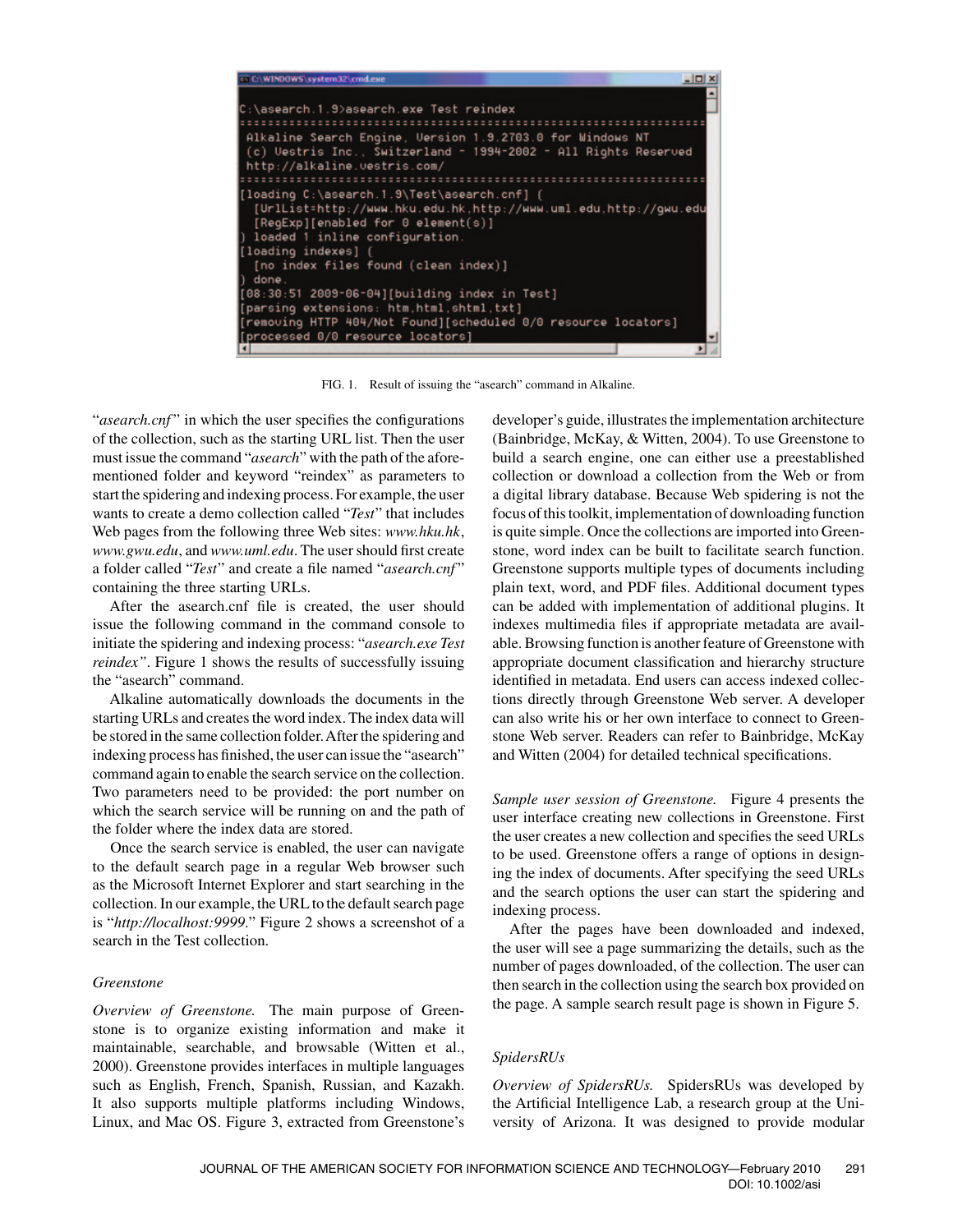

FIG. 2. Searching the Test collection in Alkaline.



FIG. 3. System architecture of Greenstone (Bainbridge, McKay, & Witten, 2004).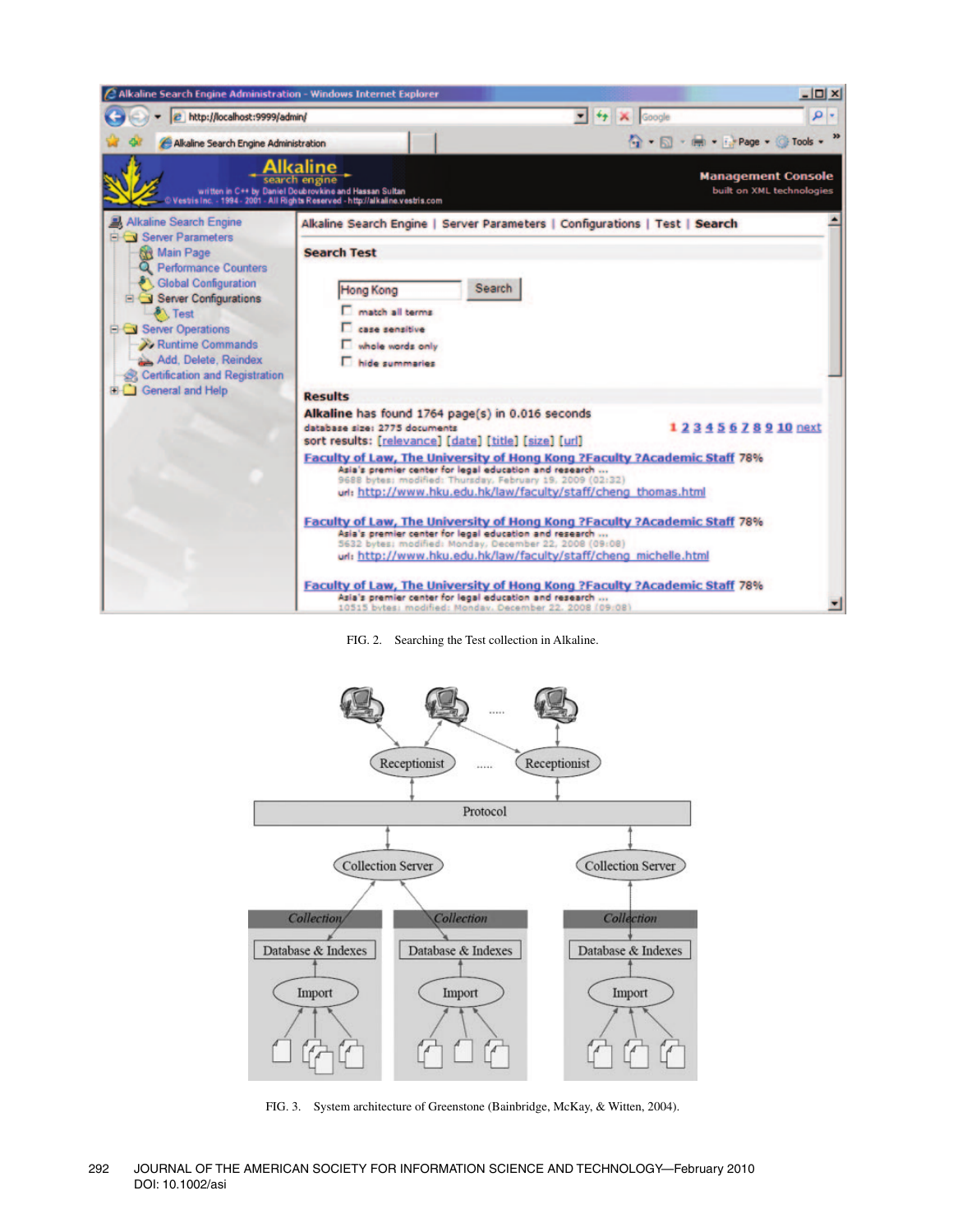

FIG. 4. Creating a new collection in Greenstone.

tools for building digital libraries in multiple languages in a simple way.

SpidersRUs was written in the Java programming language. There are three reasons for this particular choice. First, Java is platform-independent, which implies that any programs written in Java can run on all computer platforms that support Java Virtual Machine (JVM). Second, Java supports multiple natural language encodings. This is made possible by the use of double-byte character in Unicode to store each character. Such a standard is especially useful for developing multilingual systems (Czarnecki & Deitsch, 2001). Last, it has been suggested that Java is suitable for building search engine development tools (Heydon & Najork, 1999).

In addition, all intermediate files of SpidersRUs, such as Web pages and search indexes, are stored as files (e.g., text files, html files). By this way all the files can be accessed easily by the users.

The architecture of SpidersRUs is depicted in Figure 6, and then the main components are discussed.

Spider: The Spider component comprises a prespecified number of "small spiders" that are controlled by a "spider master." Initially, each small spider is assigned an URL that links to the document to be downloaded. All downloaded

documents are checked to avoid duplicates, which may otherwise result in duplicated links in the search results. Each valid document will be assigned a unique ID and stored to the local disk as the Spidered Files.

Indexer: The main role of the Indexer is to create an index about the terms extracted from the list of documents in the Spidered Files. First, each document is converted to plain text format. A preliminary index will then be created for all the documents.Words are extracted from the documents to give a word index that specifies the relative position and frequency of each word.

After the preliminary index has been created, it goes through a sorting process, which converts the preliminary index into an inverted index. Note that all index files are stored as plain text for easier reuse and access by the search engine developers, and that these files are stored in their original language encoding.

Query Engine: In addition to basic single-keyword searching, the Query Engine component supports Boolean searching (i.e., "AND", "OR" and "NOT") and phrase searching (specified using double quotes). Search results are ranked according to the frequencies of the matching keywords as indicated in the search indexes.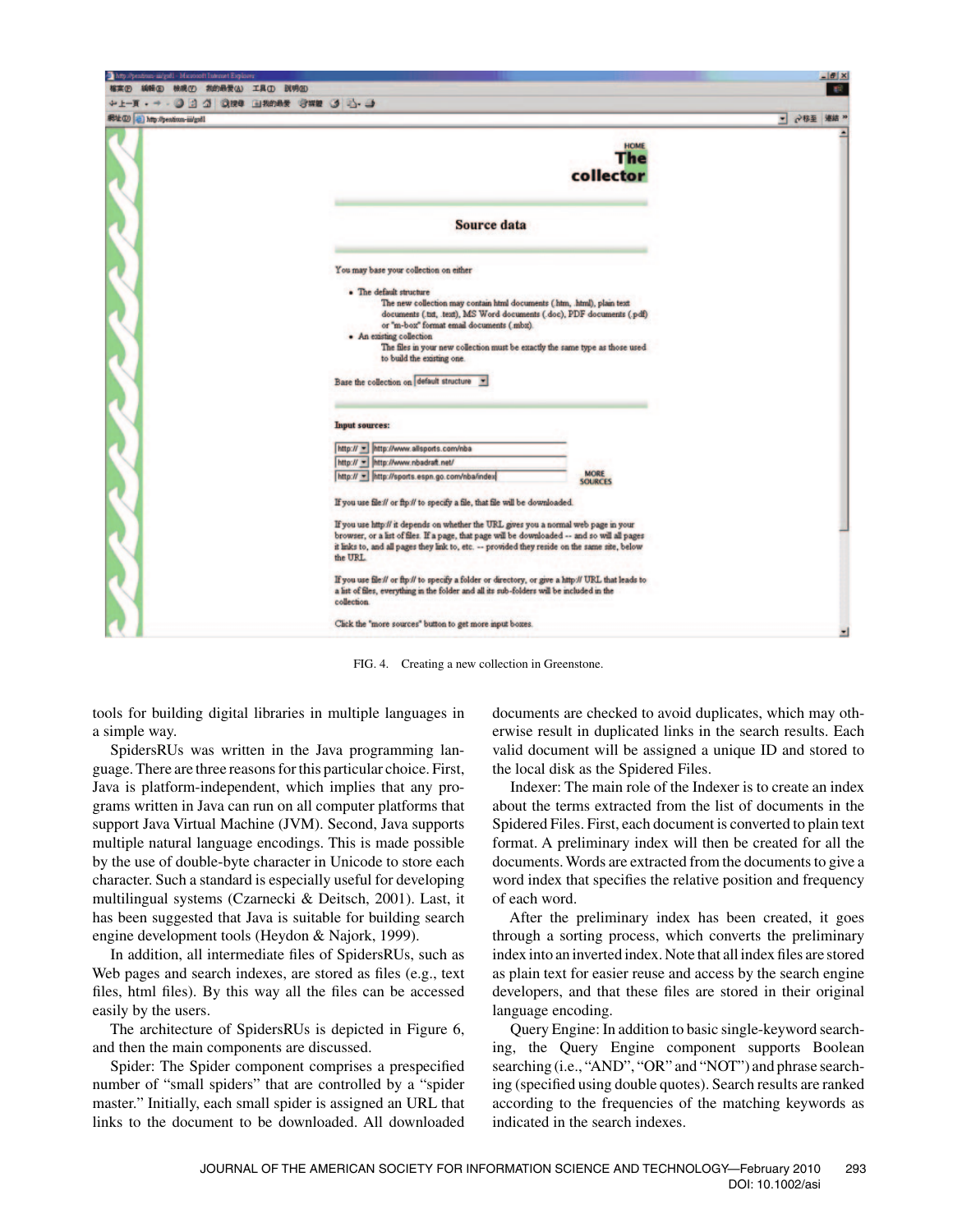| 20 for query: Iverson - Microsoft Internet Explores<br>我的最爱(A) 工具(I) 脱明(H)<br><b>棕茎(P)</b><br>檢視(Y)<br>揚帽(E) |                                                                                                                                                                  |                              | $-10x$           |
|--------------------------------------------------------------------------------------------------------------|------------------------------------------------------------------------------------------------------------------------------------------------------------------|------------------------------|------------------|
| O B & DIRG BROAT SWE O B. J<br>中上一頁<br>$ -$                                                                  |                                                                                                                                                                  |                              |                  |
|                                                                                                              | 網址(D) bittp://yentaun-iii/golf/b=q&r=1&hz=1&e=q-0-00-nbs-00-0-0-0prompt-10 --4---dtx-0-11-1-en-50 --20-about-iverson-00031-001-1-0uffZz-8-00&h=dtx&t=1&q=Iverson |                              | 連結 »<br>ご移車<br>⊣ |
|                                                                                                              |                                                                                                                                                                  |                              |                  |
|                                                                                                              |                                                                                                                                                                  | <b>HOME HELP PREFERENCES</b> |                  |
|                                                                                                              | <b>NBA</b>                                                                                                                                                       | search                       |                  |
|                                                                                                              | titles a-z<br>search                                                                                                                                             | filenames                    |                  |
|                                                                                                              |                                                                                                                                                                  |                              |                  |
|                                                                                                              | Search for text<br>which contain some " of the words                                                                                                             |                              |                  |
|                                                                                                              | <b>Iverson</b>                                                                                                                                                   | <b>Begin Search</b>          |                  |
|                                                                                                              | results                                                                                                                                                          |                              |                  |
|                                                                                                              | Word count: Iverson: 273<br>More than 50 documents matched the query.                                                                                            |                              |                  |
|                                                                                                              | Allen Iverson information including biography pictures stats books and posters<br>(Allen-Iverson.html)                                                           |                              |                  |
|                                                                                                              | NBA Draft net -- Allen Iverson profile<br>(alleniverson.asp)                                                                                                     |                              |                  |
|                                                                                                              | NBA Draft net -- Dajuan Wagner profile<br>(dajuanwagner.htm)                                                                                                     |                              |                  |
|                                                                                                              | NBA Draft net   Post of the Week 5<br>(postoftheweek05.htm)                                                                                                      |                              |                  |
|                                                                                                              | MBADraft.net - Polls<br>(polls2.htm)                                                                                                                             |                              |                  |
|                                                                                                              | NBA Draft net -- Juan Dixon profile<br>(juandixon.htm)                                                                                                           |                              |                  |
|                                                                                                              | NBA Draft net -- Eddie House profile<br>(eddiehouse.htm)                                                                                                         |                              |                  |
|                                                                                                              | NBA Draft.net   Butter vs. Parkay<br>(2002sleepers.htm)                                                                                                          |                              |                  |
|                                                                                                              | NBA Draft net   October 2000 News<br>$(news10-00.html)$                                                                                                          |                              |                  |
|                                                                                                              | NBA Draft net -- Rashad Philips profile<br>(rashadphillips.htm)                                                                                                  |                              |                  |
|                                                                                                              | NBA Draft.net   August 2000 News<br>$(news8-00.html)$                                                                                                            |                              |                  |
|                                                                                                              | NBA Draft net   Amico Report 9/10/03<br>l80<br>(amico024.htm)                                                                                                    |                              |                  |
|                                                                                                              | NBA Draft net -- Guillermo Diaz profile<br>(guillermodiaz.htm)                                                                                                   |                              |                  |
|                                                                                                              | NBA Draft net -- Guillermo Diaz profile<br>(guillermodiaz.asp)                                                                                                   |                              |                  |

FIG. 5. User search result page in Greenstone.



FIG. 6. System architecture of SpidersRUs.

*Sample user session of SpidersRUs.* The SpidersRUs toolkit provides the necessary components for developing search engines efficiently. This section describes each of the steps involved in the development. First, a user (i.e., a search engine developer) needs to create a new project for storing a collection of documents (see Figure 7). A new project can be created by selecting either "New" or "Advanced New" under the "File" menu in the toolbar. Both methods allow the user to specify the name, path, language encoding, and a short description of the collection. In the "Advanced New" option, the user can also specify settings for various components of the toolkit, which can include components developed by the users themselves.

After a new collection has been created, the project name will be added to the list of projects indicated on the left panel together with any existing projects. On the "Collection" tab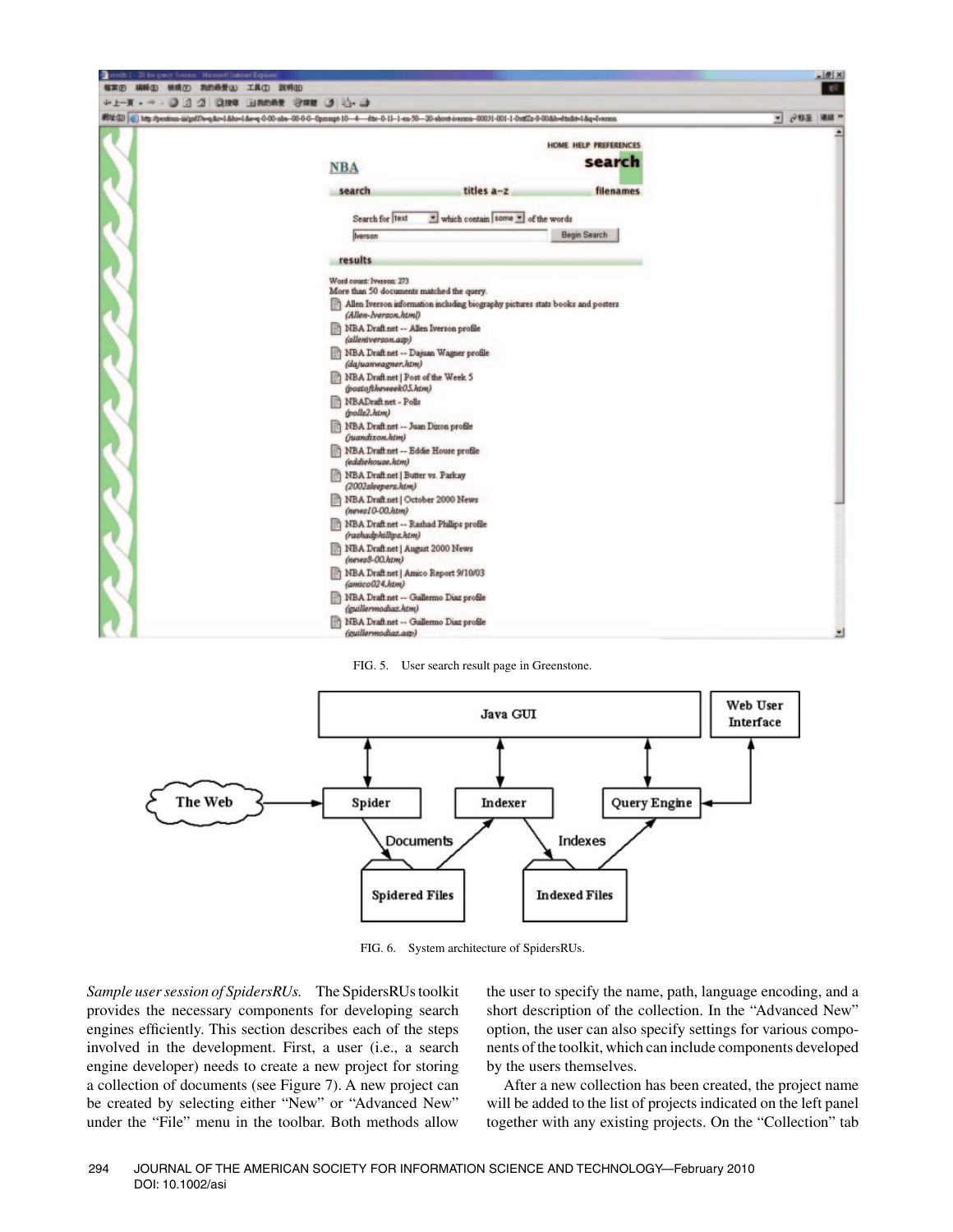

FIG. 7. Creating a new project in SpidersRUs.

inside the right panel, the user will see a list of basic information of the collection such as number of items collected and indexed. As the Spider component has not been started, these values should be 0 at this stage.

The next step is to add the seed URLs to the Spider component. This can be done by first clicking the "Add Seeds" button on the "Spidering" tab. A list of seed URLs can be typed in one by one or by specifying a text file containing the list. If users want to specify other parameters for spidering, then they can click on the "Advanced" button. In the popup window, users can change the settings for the following parameters:

- 1. Number of spiders: number of threads used to download documents from the Web simultaneously.
- 2. Maximum levels: maximum depth that each spider will visit starting from the seed URLs
- 3. Timeout (sec): Maximum time allowed for downloading any document
- 4. Pages required: Number of pages to be downloaded
- 5. Only in same Web site: To limit the spiders to download documents only in the Web domain specified in the seed URLs.
- 6. Observes robots.txt exclusion: To specify that the tool will observe the Robot Exclusion Protocol.
- 7. Use Proxy Server: To specify the details of proxy server, if any.

After the user has added all seed URLs and set all parameters, the Spider component can be executed by clicking the "Start" button. The Spider component stops when it has downloaded enough documents (as specified in settings), or the spidering process has been manually stopped by the user. The user can then start the forward indexing process by clicking on the "Start Indexing" button on the "Indexing" tab.After that, the user can continue with generating the inverted index using the "Start Sorting" button.

After the search indexes have been generated, the search engine is ready to serve. If the user does not specify a port number, the default port number will be assigned. The search engine can be started by clicking the "Start Service" button on the "Start Service" tab. After that, the search service can be accessed through a Web browser by clicking the "Launch Browser" button. Any users can then submit queries to the search engine through the Web interface and start the search. A sample search result screen is shown in Figure 8.

# **Evaluation**

To study the effectiveness of our class project and compare the educational effectiveness with the three search engine building tools, every student was asked to complete a survey at the end of the project. The survey was related to experience and opinion of using each of the tools, including such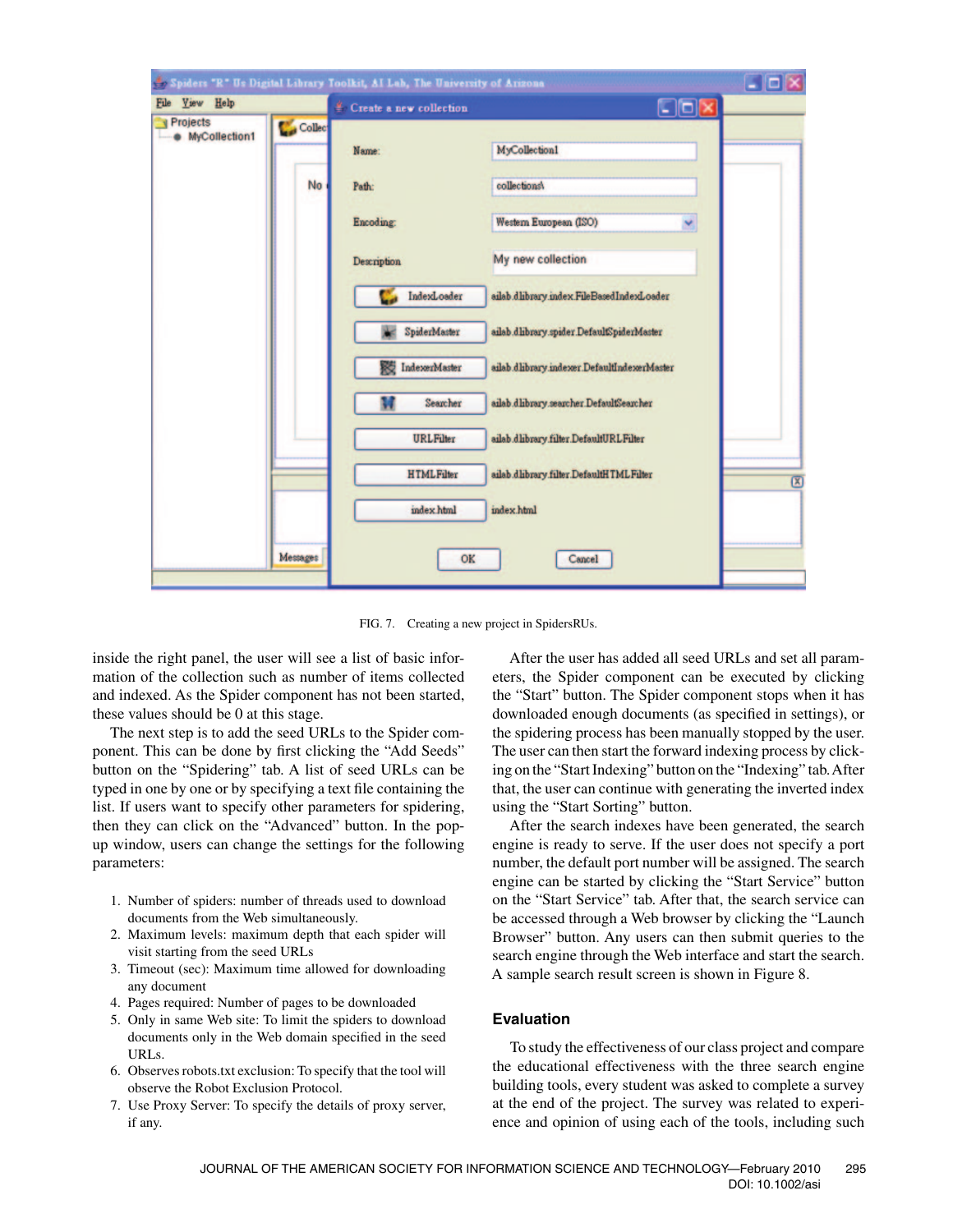

FIG. 8. Sample session of the search engine built using SpidersRUs.

areas as user friendliness, system capability, as well as overall impression of the tools. In addition, items about the knowledge gained from using each of the tools were included. For each item, students had to give scores to the tools respectively using a 0 to 9 scale, with 9 indicating the best score. In the following, we will focus on two areas of our findings, which are overall reactions to the tools (Chin, Diehl, & Norman, 1988) and knowledge gained from the tools (Chen, Fan, Chau, & Zeng, 2003). The corresponding items are shown in the Appendix.

## *Overall Reactions to the Tools*

The results of the survey concerning overall reactions to the tools are summarized in Tables 1 and 2. As shown in Table 1, SpidersRUs obtained the highest mean score in each of the six areas (i.e., user friendliness, being interesting,

| TABLE 1. | Overall reactions to the tools: Mean scores. |  |  |  |
|----------|----------------------------------------------|--|--|--|
|          |                                              |  |  |  |

|                    | Alkaline | Greenstone | SpidersRUs |
|--------------------|----------|------------|------------|
| User friendliness  | 5.500    | 2.429      | 6.000      |
| Being interesting  | 5.071    | 2.679      | 5.964      |
| Ease of use        | 5.143    | 4.250      | 6.519      |
| Powerfulness       | 5.741    | 4.393      | 6.222      |
| Flexibility        | 5.778    | 3.821      | 5.893      |
| Overall impression | 5.750    | 2.321      | 6.071      |

TABLE 2. Overall reactions to the tools:  $p$  values of pairwise  $t$  test comparison.

|                    | Alkaline vs.<br>SpidersRUs | Greenstone vs.<br>SpidersRUs |
|--------------------|----------------------------|------------------------------|
| User friendliness  | 0.270                      | ${<}0.001***$                |
| Being interesting  | $0.034*$                   | ${<}0.001***$                |
| Ease of use        | $0.011*$                   | $0.001**$                    |
| Powerfulness       | 0.199                      | ${<}0.001***$                |
| Flexibility        | 0.834                      | $0.001**$                    |
| Overall impression | 0.375                      | ${<}0.001***$                |
|                    |                            |                              |

 $* < 0.05, ** < 0.01, ** < 0.001.$ 

ease of use, powerfulness, flexibility, and overall impression). Pairwise  $t$  tests were further conducted to compare the three tools in these areas. Table 2 suggests that SpidersRUs was significantly better than Greenstone in all the six areas. In addition, SpidersRUs' scores were comparable to those of Alkaline, except for the attributes of being interesting and ease of use, where SpidersRUs was significantly better than Alkaline.

#### *Knowledge Gained From Using The Tools*

In terms of knowledge gained from the tools, SpidersRUs scored highest among all six areas of knowledge (i.e., development of search engines, architecture of search engines,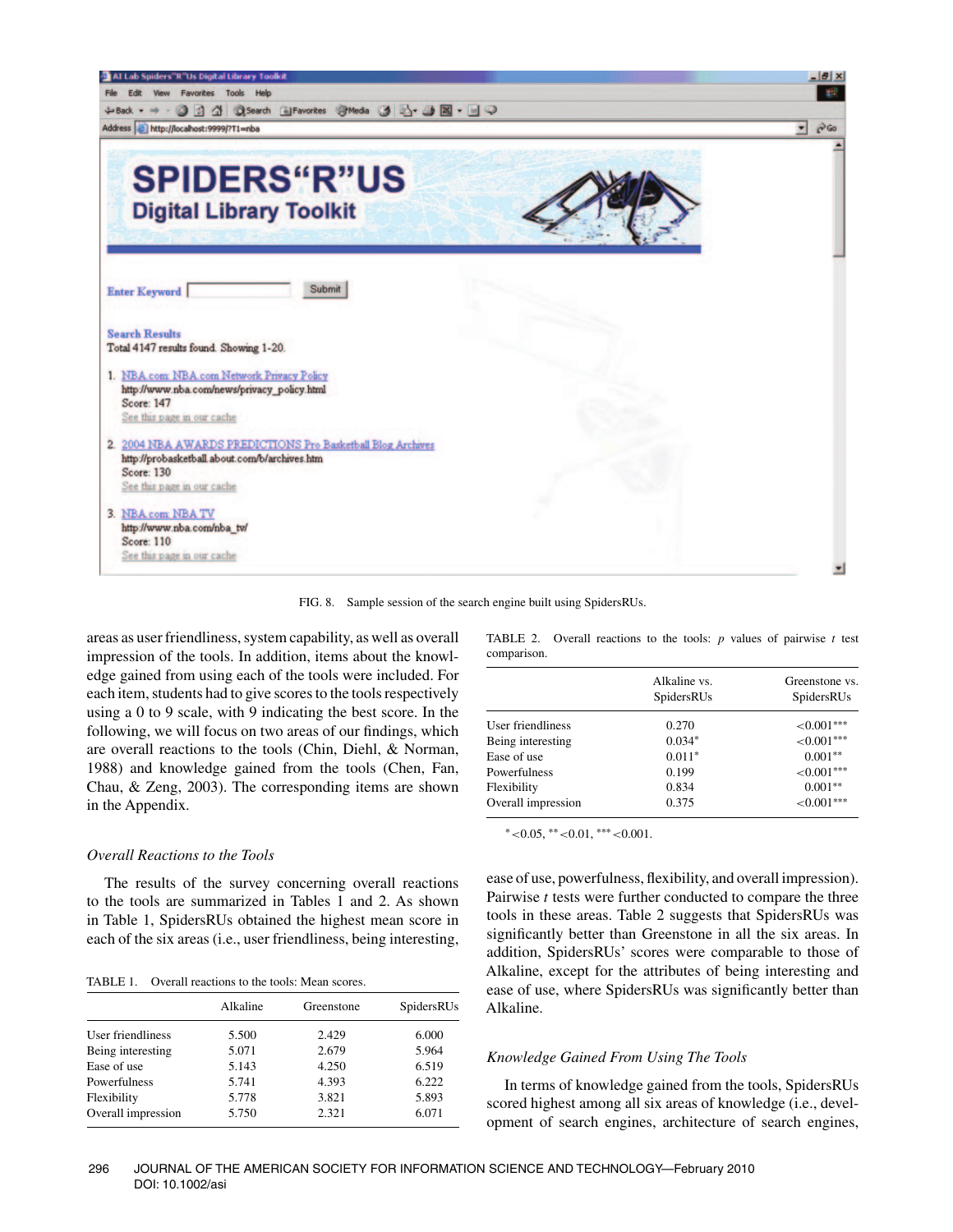TABLE 3. Knowledge gained from the tools: Mean scores.

| Area of knowledge              | Alkaline | Greenstone | SpidersRUs |
|--------------------------------|----------|------------|------------|
| Development of search engines  | 5.964    | 4.714      | 6.429      |
| Architecture of search engines | 5.464    | 4.821      | 5.929      |
| World Wide Web                 | 5.107    | 4.750      | 5.607      |
| Web application development    | 4.821    | 4.286      | 5.643      |
| Application design             | 5.107    | 4.643      | 5.750      |
| Overall knowledge gained       | 6.107    | 4.929      | 6.500      |

TABLE 4. Knowledge gained from the tools:  $p$ -values of pairwise  $t$  test comparison.

| Areas of knowledge             | Alkaline vs.<br>SpidersRUs | Greenstone vs.<br>SpidersRUs |
|--------------------------------|----------------------------|------------------------------|
| Development of search engines  | 0.263                      | $0.001**$                    |
| Architecture of search engines | 0.278                      | $0.027*$                     |
| World Wide Web                 | 0.233                      | 0.064                        |
| Web application development    | $0.034*$                   | $0.003**$                    |
| Application design             | 0.092                      | $0.006**$                    |
| Overall knowledge gained       | 0.338                      | $0.002**$                    |

World Wide Web, Web application development, application design, and overall knowledge gained); Table 3). Similarly, pairwise  $t$  tests were used to compare the statistical significance of these scores. As indicated in Table 4, SpidersRUs was significantly more useful than Greenstone in helping students to gain knowledge in almost all six areas, except for the area of World Wide Web, in which no significant difference was found. As for the comparison between Alkaline and SpidersRUs, a significant difference was seen only in the area of Web application development.

We suggest that the students were able to gain more knowledge from SpidersRUs and Alkaline than from Greenstone because of two reasons. First, Greenstone is more "technicaloriented" and its user interface appears to be more complex than the other tools. Students, thus, input only the required parameters without fully understanding the details of the search engine development process. On the other hand, SpidersRUs and Akaline are more user-friendly and allow students to monitor and understand the development progress more easily, thus improving their understanding of the related areas. Another possible reason for the higher levels of knowledge gained in using SpidersRUs is the modular design of the tool. Because each component is more clearly separated from each other, students were able to learn the details of each component more easily, and thus a better overall understanding.

#### *Comments From Students*

After all the three versions of search engines had been developed, we asked each group of students to compare the three tools based on their experience. In particular, the following comments were obtained from the group that built the NBA Search Engine shown in Figure 8. First, Alkaline was the most difficult to use among the three tools as it could run only in command prompt and the parameters, such as seed URLs, and number of required pages had to be specified using a configuration file. According to the students, it was a tedious process for them to configure the tool, although the large number of available parameters had offered the largest degree of flexibility in customization.

As for Greenstone, the students said it was the least flexible tool because some of the parameters such as number of spiders were either not available or required comprehensive study of documentation. In addition, Greenstone required the longest building time because all types of files in a Web page, including photo and sound, had to be downloaded before the search engine could be built.

The third tool, SpidersRUs, provided a user-friendly interface and offered some useful features such as importing seed URLs as a text file. Moreover, the search engine built using SpidersRUs had a relatively high search speed and a well-designed layout. However, the students added that SpidersRUs was not a very efficient tool because it took a long time (about 5 minutes) to start the search engine. Another concern was the large size of the collection (i.e., search indexes), which sized over 500 megabytes for the NBA Search Engine.

In general, the group explained that all the three tools offered a similar set of components needed to build a search engine and provided similar search results (except for Greenstone, which gave more limited results as a smaller number of seed URLs were used). In terms of building time, Alkaline was the fastest and Greenstone was the slowest.

#### **Conclusions**

#### *Implications*

In this article, we have discussed a project that was carried out with an intention to compare the educational value of the three search engine development tools, namely, Alkaline, Greenstone and SpidersRUs.

From the students' comments obtained after the project, we observed that SpidersRUs had certain features that distinguished it from the other two tools. In particular, it offered a well-designed graphical user interface that was not available in Alkaline. Moreover, it supported searching documents written in multiple languages by utilizing its Java-based platform. According to the survey, SpidersRUs was ranked favorably by most students who had used all the three tools. In terms of knowledge gained from the tools, it outperformed the others for areas including search engine development and architecture, the World Wide Web, application design, and Web application development. In terms of reactions to the tools, not only were its mean scores higher than the others, but it also was significantly better than Greenstone. In summary, the results showed that SpidersRUs was, among the three tools, the most favorable one and the best in helping students gain the necessary skills and knowledge on topics such as World Wild Web and application development.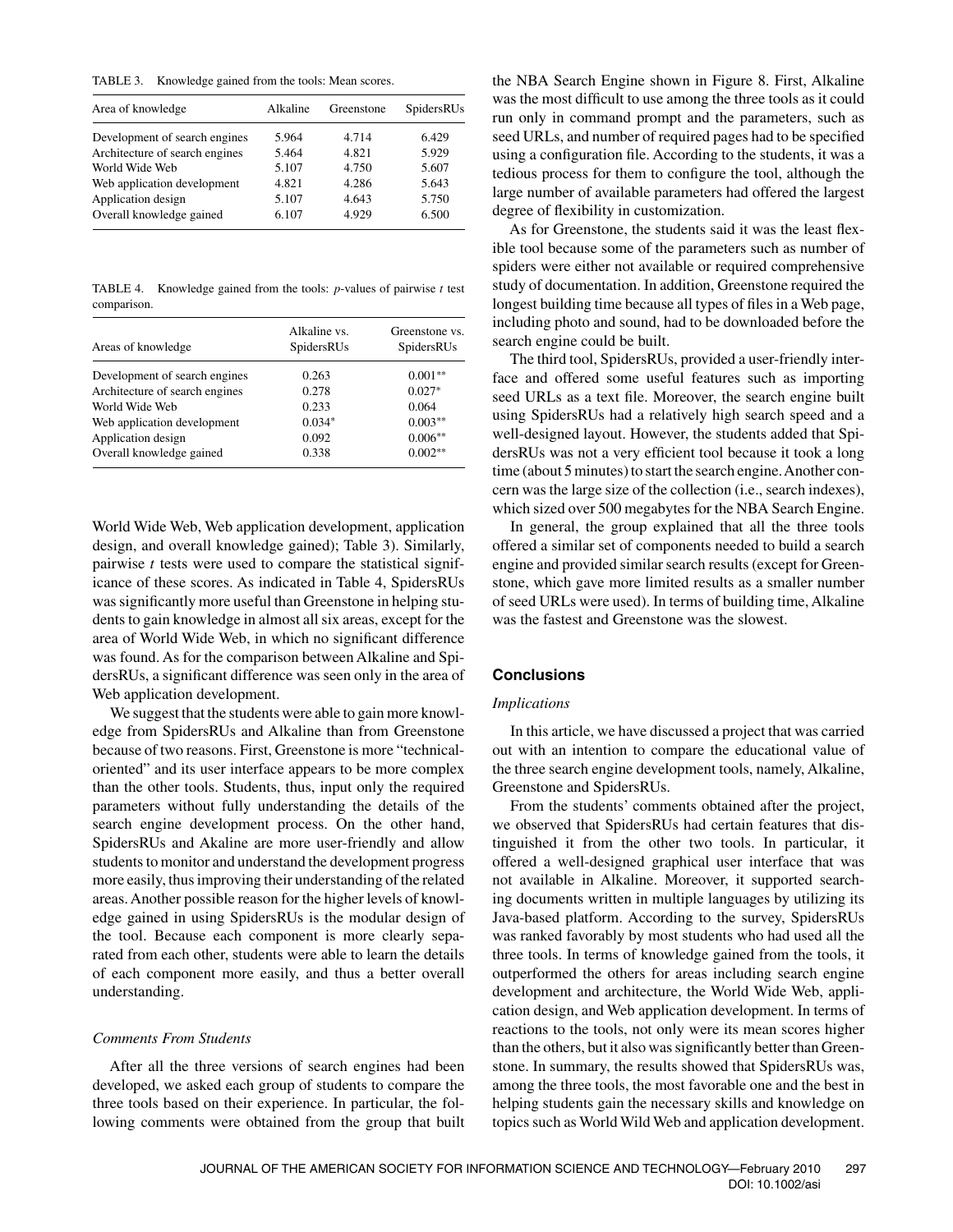|                                 | Alkaline                                                                                                                                                 | Greenstone                                                                                           | SpidersRUs                                               |
|---------------------------------|----------------------------------------------------------------------------------------------------------------------------------------------------------|------------------------------------------------------------------------------------------------------|----------------------------------------------------------|
| Main purpose                    | Building small-mid scale search engines                                                                                                                  | Organizing existing information                                                                      | Building small-mid scale search<br>engines               |
| Development language            | $C++$                                                                                                                                                    | $C++$ , Java                                                                                         | Java                                                     |
| Collection Building (spidering) | Basic Web spidering functions                                                                                                                            | Customizable Web spidering<br>functions                                                              | Customizable Web spidering<br>functions                  |
| Parsing/Indexing Function       | Parses plain texts, HTML, PDF, MS Word,<br>MS Rich Text, LaTex, Word Perfect, and<br>multimedia files (only metadata is indexed<br>for multimedia files) | Parses plain texts, HTML, and<br>multimedia files (only metadata<br>is indexed for multimedia files) | Parses plain texts, HTML, PDF,<br>MS Word, MS Rich Text. |
| Searching                       | Supports Boolean, metadata, and numeric<br>search                                                                                                        | Supports Boolean expressions<br>and phrase search                                                    | Supports Boolean expressions<br>and phrase search        |
| User Interface                  | GUI not available for the collection<br>building process                                                                                                 | Web-based Interface                                                                                  | Client-side GUI                                          |
| Platform Supported              | Windows, Linux, Mac OS, Unix                                                                                                                             | Windows, Linux, Mac OS                                                                               | Windows                                                  |
| Human Languages Supported       | English                                                                                                                                                  | All UTF supported languages                                                                          | All UTF supported languages                              |

A summary of the main features of the three search engine development tools is provided in Table 5.We can see that each tool has its own features that may be suitable for different purposes. Based on the experimental results discussed above, it is preferable to use SpidersRUs for a class project in terms of helping students obtain knowledge in search engine and the Web. On the other hand, if the purpose is to provide students with hands-on experience on command-prompt tools, then Alkaline may be a better choice. If the main teaching purpose is to explore non-English systems, then Greenstone and SpidersRUs will be more appropriate. For courses with a digital library and information management orientation, Greenstone may be a better choice because it was designed with this perspective.

In general, the evaluation results show that the students were able to gain more knowledge about different areas of search engines and the Web from using the three tools in the project. These areas include the development of search engines, the architecture of search engines, the Web, Web application development, and application design. Because many of these topics are important for computer science and information systems curricula, we believe that this search engine development project is useful in IT education.

We suggest that the application of this project may need to be adjusted according to the nature and timeframe of the adopting course. To achieve the best learning result for a course focusing on applications and system analysis, we suggest that this project can be applied in the same way as discussed in this article. This will allow students to gain useful knowledge about the Web and search engines. On the other hand, for a course focusing on programming, a project that emphasizes more on coding (e.g., Chau et al., 2003) would be more suitable.

### *Future Work*

There are some areas of SpidersRUs that can be improved. First, the building and starting process of search engines can be made more efficient. This problem may be caused by the large size of downloaded files and indexed files to be processed. In addition, some students suggested that the tool could be made more powerful if there were more configurable options available for the users.

In addition, all the tools discussed only have limited capabilities for dynamic Web pages, which are becoming increasingly popular. It is important to continue the research on Web spider for dynamic pages. This will allow students to create search engines for different sites, e.g., social networking sites more easily, thus enabling them to get more knowledge about different Internet-related topics through the search engine project.

## **Acknowledgment**

This project has been supported in part by funding from the HKU Seed Funding for Basic Research (#10207565, #10208140) and the NSF National SMETE Digital Library Program (DUE-0121741).

#### **References**

- Arasu, A., Cho, J., Garcia-Molina, H., Paepcke, A., & Raghavan, S. (2001). Searching the Web. ACM Transactions on Internet Technology, 1(1), 2-43.
- Bainbridge, D., McKay, D., & Witten, I.H. (2004). Greenstone digital library developer's guide. Retrieved October 14, 2009, from University of Waikato, New Zealand, Department of Computer Science Web site: http://www.greenstone.org/developers-guide
- Bird, S., & Curran J.R. (2006). Building a search engine to drive problembased learning. In Proceedings of the 11th Annual SIGCSE Conference on Innovation and Technology in Computer Science Education, Bologna, Italy.
- Brin, S., & Page, L. (1998). The anatomy of a large-scale hypertextual Web search engine. In Proceedings of the 7th International Conference on the World Wide Web (WWW 07) (pp. 107–117). Amsterdam, Elsevier Science.
- Chau, M., & Chen, H. (2003). Personalized and focused Web Spiders. In N. Zhong, J. Liu, & Y. Yao (Eds.), Web intelligence (pp. 197–217). Heidelberg, Germany: Springer-Verlag.